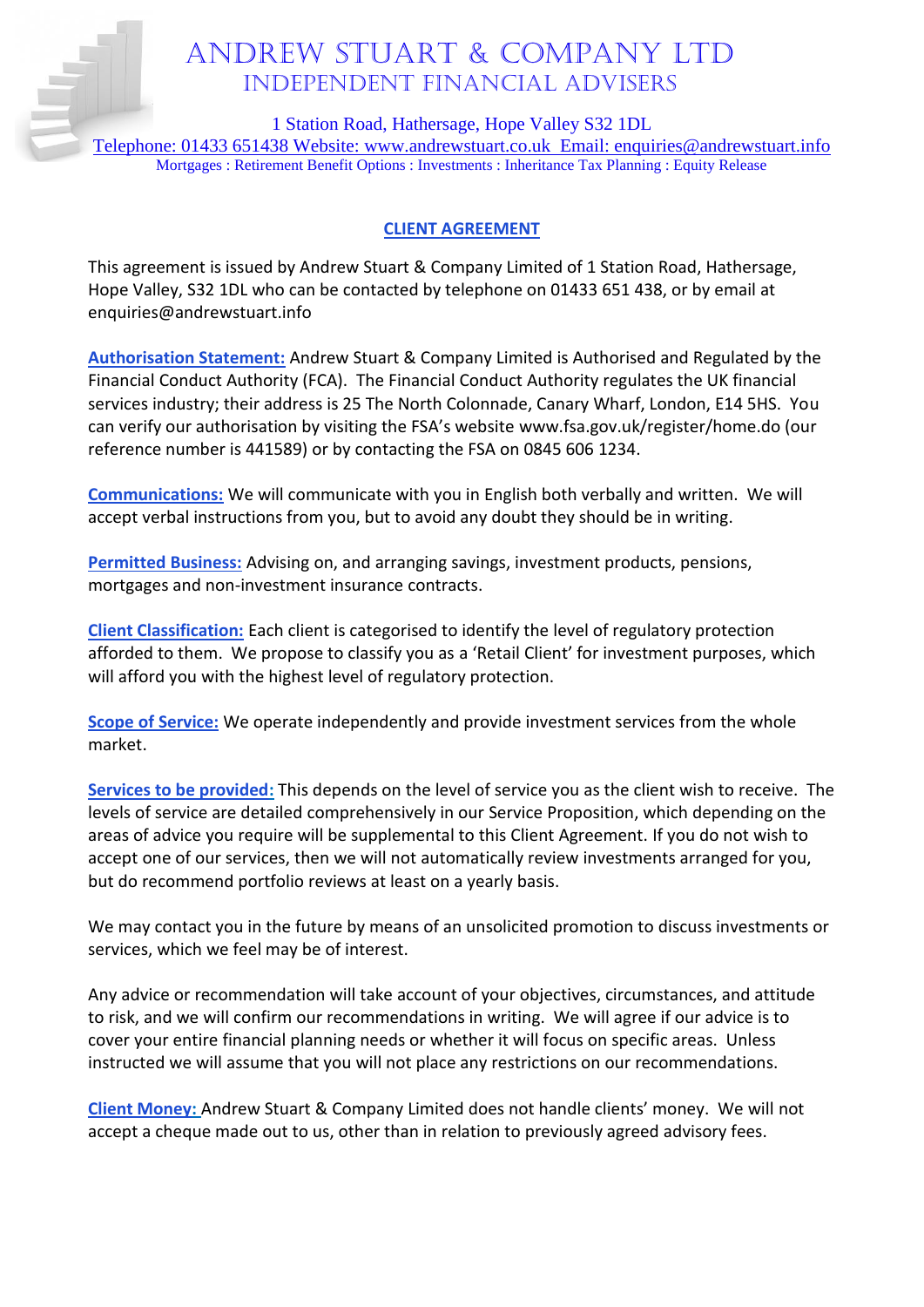**Documentation:** Investments will be registered in your name. We will forward to you all documents showing ownership of investments as soon as practicable; where a number of documents are due relating to a series of transactions, we will forward them to you when the series is complete.

You acknowledge that in the event of the firm assisting you in the completion of any application for investment or a policy proposal form, you will be responsible for the accuracy and completeness of the information. You understand that the inclusion of incorrect information or the omission of material facts may result in the application/proposal being void and or any claim made against it being refused.

**Our Investment Services and Costs:** We have provided you with our Key Facts document which explains about the cost of our services. You confirmed your understanding of this document and agreed to proceed on the basis confirmed within our Service Proposition which you signed. It is important that you retain any documentation which has been given to you and contact us immediately should you have any questions.

**Paying for our services:** We charge for our services by the way of fees. What type of fee you will be charged is based upon the task we undertake for you, in line with our Fee Agreement and or Service Proposition which you will be required to sign before we commence any work.

#### **Hourly Rate** - £123 per hour.

We will endeavour to provide you with an estimate of the total cost to fulfil your objectives and consult you for your agreement to continue if we are unable to complete your requirements in the time estimated. Fees will be invoiced on a monthly basis until completion.

**Fixed fee-**We will agree a monetary amount upfront to complete a task. If the task is completed in less time, we will reduce the cost but never inflate it.

**Adviser charge-** This charge is based on a percentage of the amount you invest, details of which are contained in our Service Proposition.

**VAT:** Under current legislation our services are not subject to VAT but should this change in future, and where VAT becomes due, we will notify you before conducting any further work.

**Material Interest:** We will always endeavour to act in your best interest. If we become aware of a situation which conflicts or may conflict with your interests, we will obtain your consent before proceeding with your instructions, and detail how we will ensure fair treatment.

We are prohibited from accepting any payment (commission or other non-monetary benefits) which is likely to conflict with the duty of fairness to clients.

**Rights to Cancel:** You will be informed of your statutory right to cancel. Whilst the Distance Marketing Directive normally grants you 30 days in which to cancel a life or pension contract, there are occasions where no statutory rights apply; however details will be provided before any contract is concluded. Please note there are circumstances where you may suffer a loss, usually where there has been an adverse movement in investment prices following purchase.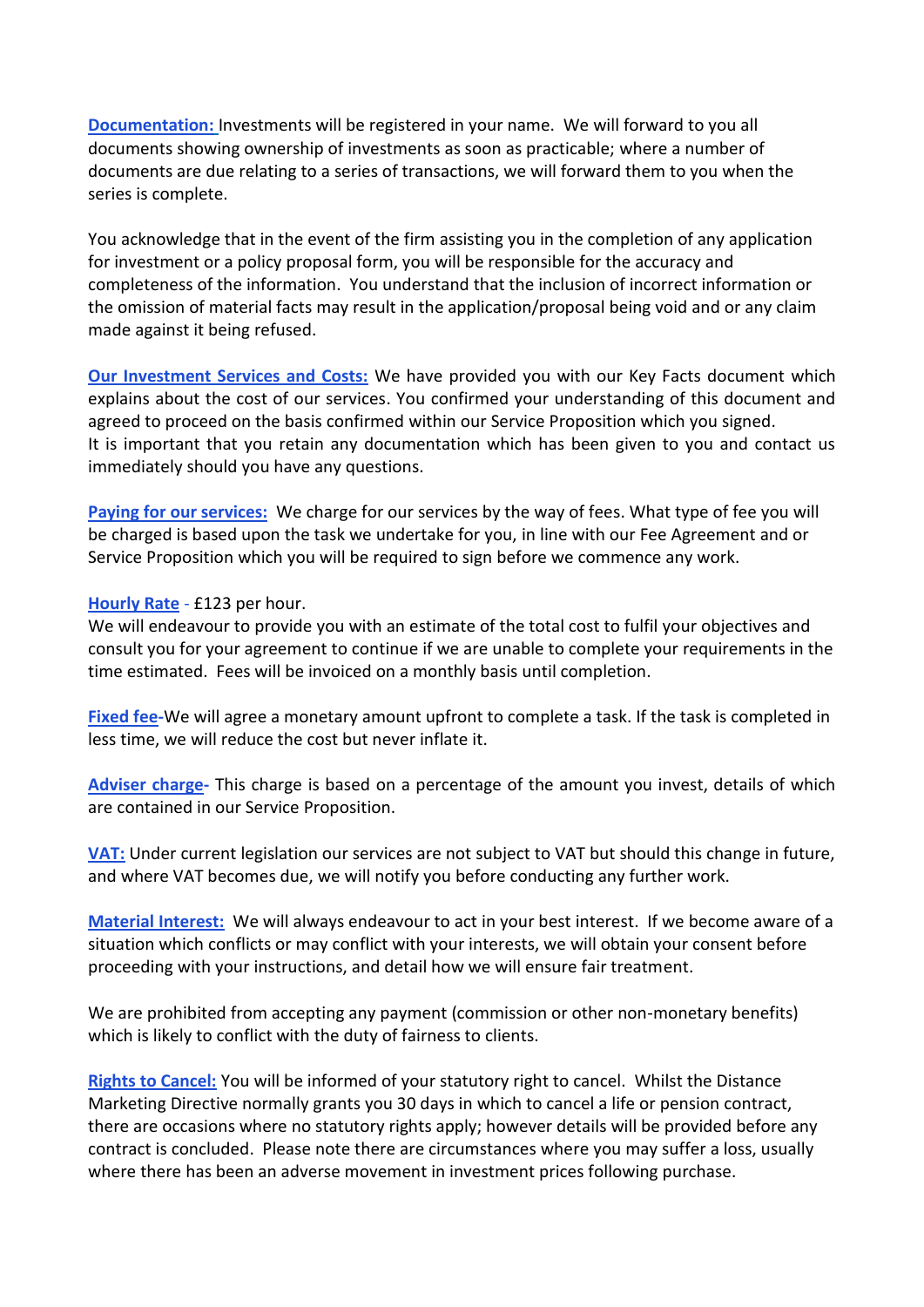**Complaints:** If you wish to complain, please write to Stuart Carnall at Andrew Stuart & Company Limited, 1 Station Road, Hathersage, Hope Valley, S32 1DL, or telephone 01433 651 438. We will endeavour to deal promptly and impartially with your complaint. If you are unhappy with our resolution, you may be entitled to refer the complaint to the Financial Ombudsman Service (see www.fos.org.uk).

**Compensation Scheme:** We are covered by the Financial Services Compensation Scheme (FSCS), if we cannot meet our obligations. This is dependent upon the type of business and the circumstances of the claim. Provision and Mediation of Investments: is covered for 100% of £50,000.

Non-compulsory insurance provision (both general and life insurance) is covered for 90% of the claim with no upper limit. Cover for compulsory insurance is 100% of the claim with no upper limit.

Mortgages: Advising or arranging house purchase finance is covered for 100% of £50,000. Further details about the compensation scheme are available from the FSCS (www.fscs.org.uk).

**Data Protection:** The information you provide is subject to the Data Protection Act 1998 (the "Act"). By signing this document you agree that we (or any company associated with us) may process, both manually and electronically, your personal data for the purposes of providing advice, and related administration and management.

"Processing" includes obtaining, recording or holding information or data, transferring it to other companies associated with us, product providers, the FCA or any other statutory, governmental or regulatory body for legitimate purposes including, where relevant, to solicitors and/or other debt collection agencies for debt collection purposes and carrying out operations on the information or data. We (or other companies associated with us) may contact you (including by telephone) with details of investments or services which we believe may be of interest.

The information you provide may include sensitive personal data, such as your physical or mental health, the commission or alleged commission of any offence by you, any proceedings for an offence committed or alleged to have been committed by you including the outcome of such proceedings, your political or religious beliefs and opinions, the nature of your sexual life, or membership of a Trade Union.

If at any time you wish us or any company associated with us to cease processing your personal data or sensitive personal data, or contacting you for marketing purposes, please contact the Data Protection Officer on 01433 651 438 or in writing to 1 Station Road Hathersage Hope Valley S32 1DL.

We and any company associated with us will treat all personal data and sensitive personal data as confidential and will not process it other than for a legitimate purpose. We will endeavour to maintain the accuracy and currency of the information, and to avoid keeping it for longer than necessary. Additionally we will endeavour to safeguard against unauthorised or unlawful processing and accidental loss or destruction or damage to the data. We cannot be held responsible for the information held on file being out of date or inaccurate due to changes in your personal circumstances if you do not inform us.